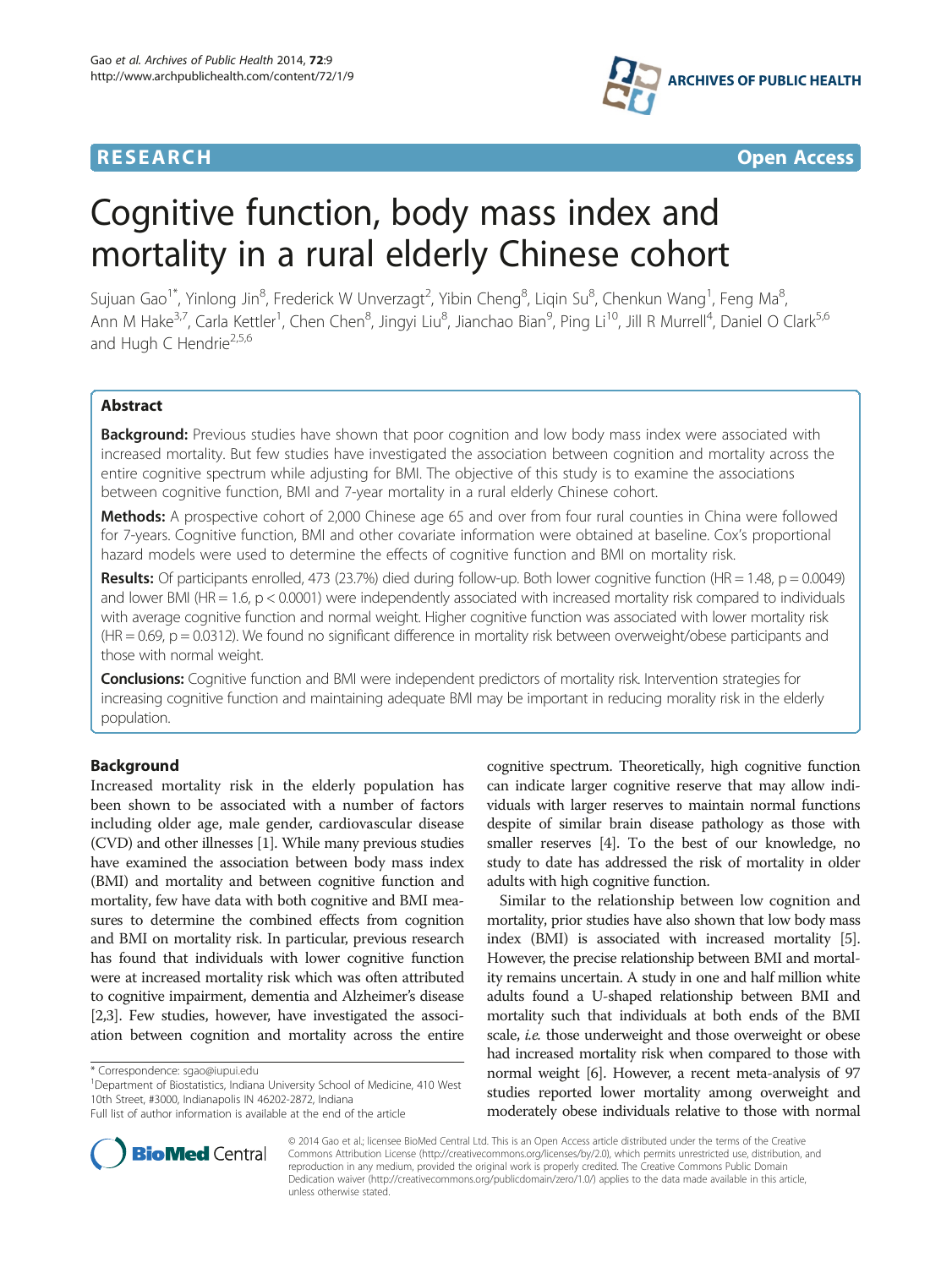weight [\[7\]](#page-6-0). One hypothesis aimed at explaining this counterintuitive finding of lower risk associated with higher BMI in this meta-analysis and other studies [\[8](#page-6-0)] is that a high BMI may provide physiological reserve thus conferring protection against potential disease or illnesses [\[9,10](#page-6-0)].

Thus, BMI and cognition may have similar relationships to survival in the elderly population as both may indicate levels of reserve, one physiological and the other cognitive. The objectives of this study are to examine the associations between cognitive function, BMI and 7-year mortality in a rural elderly Chinese cohort.

# Methods

### Study population

Two thousand Chinese age 65 and over from four counties in China were enrolled in this study between December 2003 and May 2005. Two counties were from Sichuan province in southwestern China and two counties were from Shandong province in eastern China. For each village included in the study, the Chinese investigators and a team of interviewers who were employees of provincial and county Center for Disease Control traveled to the area, established a temporary headquarter and conducted a complete census of residents over age 65 in the area. They enrolled eligible residents by going door-to-door, obtaining informed consent before conducting interviews and collecting biological samples. There were no refusals. Since there were outreach activities by employees from the county offices of the Chinese Center for Disease Control to prepare each community for the surveys, no refusal was not surprising and it was not unusual for studies conducted in rural China, as reported in our pilot study [\[11\]](#page-6-0) and a large dementia prevalence study [[12](#page-6-0)]. However, a few subjects with hearing problems were not enrolled. The study was approved by Indiana University Institutional Review Board and the Institute for Environmental Health and Related Safety, Chinese Center for Disease Control and Prevention. Details of the study were described previously [[13](#page-6-0)].

# Endpoints

Cognitive assessment was conducted at baseline enrollment. Two follow-up evaluations were conducted at 2.5 and 7 years after the baseline assessment. For participants who had died, interviews were conducted with a close relative to obtain date of death. Nine participants had died but their relatives were not able to provide death date; thus we used the median time point between their last evaluation time and date of the follow-up evaluation as an estimate for date of death. For surviving participants, censoring time was defined as the last time they were evaluated.

#### Cognitive assessment

Cognitive assessment was conducted in face-to-face interviews using six cognitive tests: the Community Screening Instrument for Dementia (CSID), CERAD 10-word list learning, word-list recall [[14](#page-6-0)], IU Story Recall, Animal Fluency test [\[15\]](#page-6-0), and IU Token test. The CSID was developed as a screening tool for dementia in populations with various cultural backgrounds and literacy levels. Details of the instrument have been published elsewhere [\[16](#page-6-0)]. In this analysis, a composite cognitive z-score was derived by using the average of standardized scores of the six cognitive tests.

### BMI measures

Participants' height in meters and weight in kilograms were measured during the baseline interview. Body Mass Index (BMI) was derived weight in kilograms divided by height in meters squared.

### Collection of other risk factors

Other risk factors collected during the baseline interview include age, gender, whether the participant attended school and years of schooling, marital status (married, widowed or other), household composition (living with spouse, living with children, living with spouse and children, or other), alcohol consumption and smoking history (yes or no), history of cancer, Parkinson's disease, diabetes, hypertension, stroke, heart attack, head injury and bone fracture. Participants' blood pressure (2 times) was also measured during the interview. The average of the two blood pressure measures were used in our analyses. Blood spots on filter paper were collected from all study participants at the end of the interview. Apolipoprotein E (APOE) genotype was determined by eluting DNA from a dried blood spot [\[17](#page-6-0)] followed by Hhal digestAPOEion of amplified products [[18](#page-6-0)].

#### Statistical analysis

In order to capture potential nonlinear association between baseline cognitive function and mortality, we divided the study population into quintiles according to baseline cognitive z-score levels. BMI was modeled using the World Health Organization criteria into four groups: underweight (BMI < 18.5), normal weight (18.5  $\leq$  BMI < 25), overweight  $(25 \leq BMI < 30)$ , and obese (BMI  $\geq 30$ ) [\[19](#page-6-0)]. The following variables were considered to be potential confounders possibly related to mortality: age at baseline, gender, education (whether the participant attended school), marital status, household composition, alcohol consumption and smoking history, systolic and diastolic blood pressure measures, APOE genotype (ε4 carriers vs. non-carriers) and history of comorbidities, such as cancer, Parkinson's disease, diabetes, hypertension, stroke, heart attack, head injury and fracture.

Analysis of variance models (ANOVA) were used to compare differences in continuous variables, and chi-square tests were used to compare differences in categorical variables across the five quintile groups defined by cognitive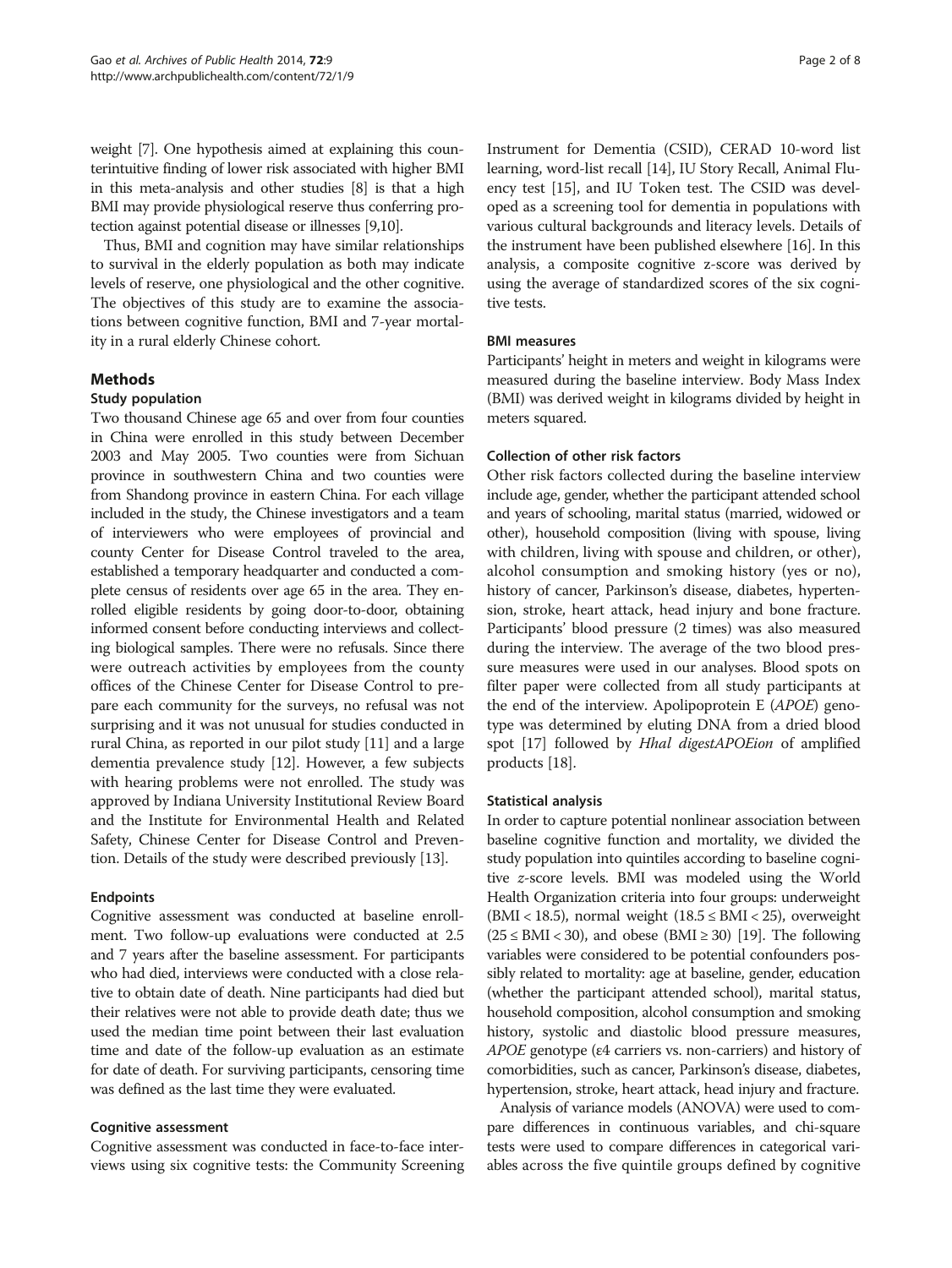z-scores. Kaplan-Meier estimator was used to estimate survival probabilities for the cohort stratified by cognitive quintile and BMI groups, respectively. Univariate Cox's proportional hazard model was used to examine the association between each covariate and mortality risk. Multivariate Cox's proportional hazard model was used to explore the association between cognitive scores, BMI and mortality adjusting for significant covariates identified in univariate models.

# Results

Of the 2000 participants enrolled at baseline, 144 died prior to the 2.5 year follow-up evaluation and 329 participants died between the 2.5 year and the 7 year follow-up evaluations. In Table [1](#page-3-0), we present baseline characteristics of study participants by cognitive quintile groups. Age, gender, education, marital status, household composition, smoking, consuming alcohol, BMI, history of hypertension and heart attack were significantly different among cognitive quintile groups. In particular, participants in the lowest cognitive quintile group were more likely to be underweight and those with the highest cognitive scores were more likely to be overweight or obese.

Kaplan-Meier survival estimates by cognitive quintile groups were presented in Figure [1.](#page-4-0) There were significant differences in survival probabilities among the five cognitive quintile groups (p < 0.0001). Participants with the lowest cognitive scores had the lowest survival probability and those with the highest cognitive scores had the best survival probability while quintile groups 2, 3 and 4 showed similar survival probabilities. Kaplan-Meier survival estimates by BMI groups were presented in Figure [2](#page-4-0). Participants in the underweight group had the lowest survival probability while the obese group seems to have higher survival, although there were fewer deaths in that group making the survival curve for that group unstable. The overweight participants showed similar survival probability to those with normal weight.

In univariate Cox's models, we found that increasing age, male gender, being widowed, living with children, smokers, drinkers, lower BMI, history of Parkinson's disease, diabetes, stroke, or lower cognitive function were each significantly associated with lower survival probability. APOE ε4 carrier status was not associated with mortality risk in univariate Cox's model (HR =  $1.01$ , p = 0.9296). In Table [2](#page-5-0) we present the multivariate Cox's model with both cognitive quintile groups and BMI groups. Participants with the lowest cognitive scores, i.e. those in the 1st quintile group, had 47.5% increase in mortality compared to those with average cognitive score (3rd quintile group). Participants with the highest cognitive scores, on the other hand, had a 31.4% reduction in hazard rate of death. Participants who were underweight at baseline had increased mortality risk (HR = 1.6,  $p < 0.0001$ ) compared to those

with normal weight. Individuals in the overweight group or the obese group were not significantly different in hazard rate from those in the normal weight group.

In order to determine whether the increased mortality for the underweight participants or those with poor cognition is due to severe illness, we repeated the multivariate Cox's models excluding individuals who died within one year of their baseline evaluation. The effect of underweight was attenuated, but remained significant  $(HR = 1.465, p < 0.0028)$  compared to those with normal weight. However, there is no longer an increased risk from the poor cognition group. Given results obtained in the entire sample where the poor cognition group had increased mortality risk, it seems to indicate that those in the lowest cognitive quintile were more likely to die within one year of the baseline. The protective effect in the highest cognitive score quintile group remained significant as seen in the entire cohort. There is no significant interaction between cognitive function and BMI on mortality in the entire sample ( $p = 0.3276$ ) or the sub-sample ( $n = 0.5874$ ).

# **Discussion**

In this rural elderly Chinese cohort followed for seven years, we found that both lower cognitive function and lower BMI are independently associated with increased mortality risk compared to individuals with average cognitive function and normal weight. In addition, we found that higher cognitive function is associated with lower mortality risk. At the same time, we found no significant difference in mortality risk between overweight/obese participants and those with normal weight.

Previous studies have reported increased mortality risk of individuals with poor cognitive function and have attributed the increased risk to cognitive impairment and dementia [[3,20-23](#page-6-0)]. When we excluded participants who died within the first year of baseline, poor cognition was no longer significantly associated with increased mortality, suggesting that terminal illnesses may be a cause for poor cognition [\[2](#page-6-0)]. However, few studies have separately examined mortality risk in individuals with higher than average cognitive scores. Our result of lower mortality risk in individuals from the top cognitive quintile group compared to those with average cognitive scores suggests a potential protective mechanism of high cognitive function in the absence of disease pathology. This protective effect could result from more years of formal education, a more intellectually stimulating job, life-long pursuit of leisure activities with cognitive benefit, or healthier lifestyles [\[24\]](#page-6-0). In our study, individuals with the highest cognitive function also had the highest proportion of schooling, although education itself was not an independent predictor of mortality in the final multivariate model. It is also interesting to observe that the highest cognitive functioning individuals in our cohort had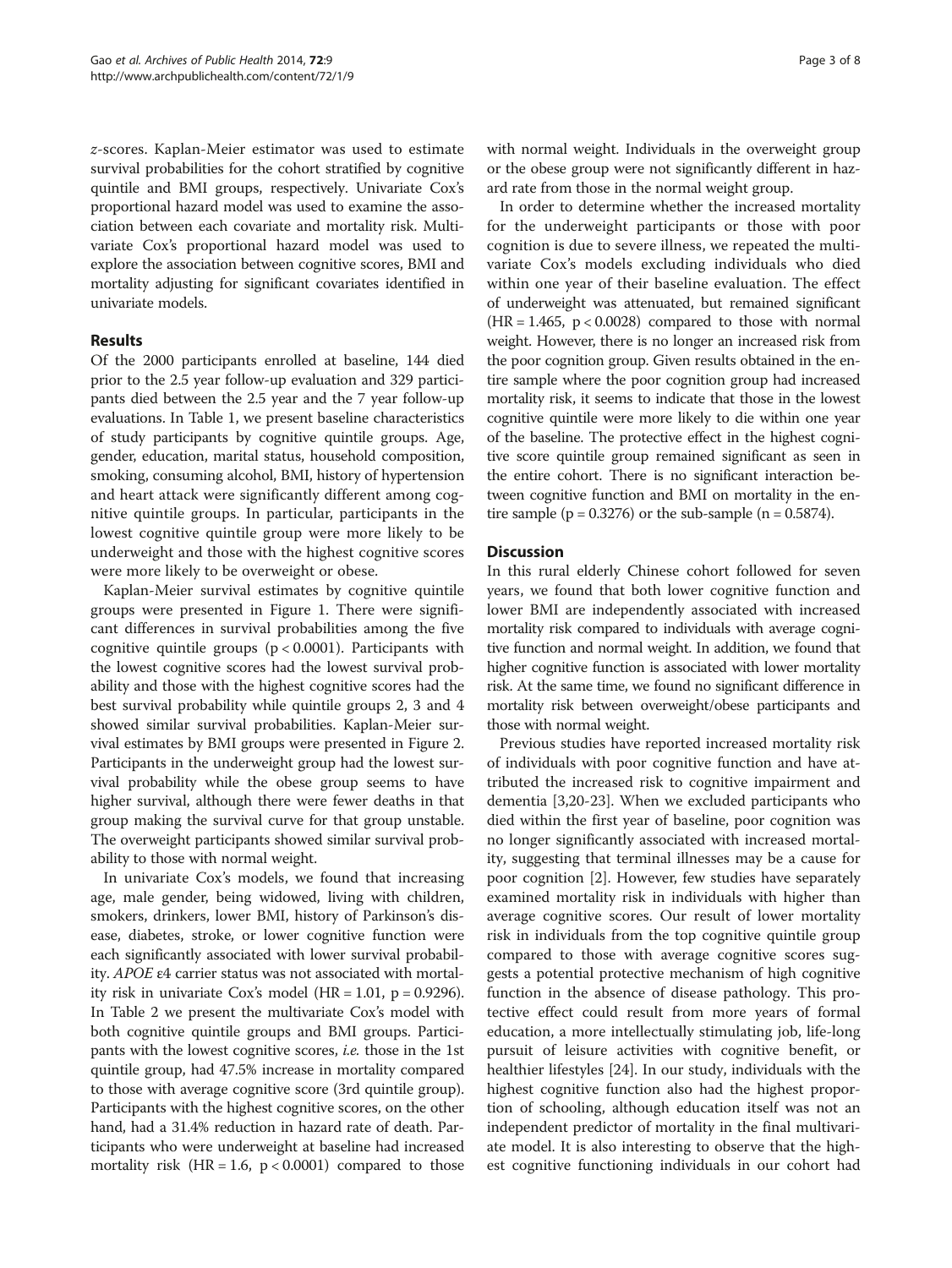|                                             |             | Cognitive quintile groups |             |             |             |         |  |
|---------------------------------------------|-------------|---------------------------|-------------|-------------|-------------|---------|--|
|                                             | Quintile 1  | Quintile 2                | Quintile 3  | Quintile 4  | Quintile 5  |         |  |
|                                             | $(n = 400)$ | $(n = 400)$               | $(n = 400)$ | $(n = 400)$ | $(n = 400)$ | p value |  |
| Mean age, years (SD)                        | 75.3(6.1)   | 72.8(5.6)                 | 71.6(5.3)   | 70.5(4.5)   | 69.5(4.3)   | < .0001 |  |
| Female (%)                                  | 297(74.3)   | 240(60.0)                 | 226(56.5)   | 184(46.0)   | 132(33.0)   | < .0001 |  |
| Ever attended school (%)                    | 52(13.0)    | 109(27.3)                 | 145(36.3)   | 177(44.3)   | 270(67.5)   | < .0001 |  |
| Marital status (%)                          |             |                           |             |             |             | < .0001 |  |
| Married                                     | 198(49.5)   | 231(57.8)                 | 252(63.0)   | 276(69.0)   | 294(73.5)   |         |  |
| Widowed                                     | 201(50.3)   | 165(41.3)                 | 142(35.5)   | 118(29.5)   | 100(25.0)   |         |  |
| Other                                       | 1(0.3)      | 4(1.0)                    | 6(1.5)      | 6(1.5)      | 6(1.5)      |         |  |
| Household composition (%)                   |             |                           |             |             |             | < .0001 |  |
| Live with spouse                            | 152(38.0)   | 187(46.8)                 | 194(48.5)   | 232(58.0)   | 248(62.0)   |         |  |
| Live with children                          | 158(39.5)   | 114(28.5)                 | 120(30.0)   | 87(21.8)    | 66(16.5)    |         |  |
| Live with spouse and children               | 22(5.5)     | 24(6.0)                   | 21(5.3)     | 26(6.5)     | 28(7.0)     |         |  |
| Other                                       | 68(17.0)    | 75(18.8)                  | 65(16.3)    | 55(13.8)    | 58(14.5)    |         |  |
| Smoking (%)                                 | 128(32.0)   | 155(38.8)                 | 195(48.8)   | 209(52.3)   | 241(60.3)   | < .0001 |  |
| Consume alcohol (%)                         | 133(33.3)   | 157(39.3)                 | 183(45.8)   | 180(45.0)   | 220(55.0)   | < .0001 |  |
| Body mass index, kg/m <sup>2</sup>          | 20.9(3.2)   | 21.5(3.3)                 | 21.9(3.4)   | 22.5(3.5)   | 22.9(3.8)   | < .0001 |  |
| BMI groups:                                 |             |                           |             |             |             |         |  |
| Underweight                                 | 85(21.3)    | 59(14.8)                  | 53(13.3)    | 36(9.0)     | 39(9.8)     | < .0001 |  |
| Normal weight                               | 274(68.5)   | 291(72.8)                 | 277(69.3)   | 286(71.5)   | 257(64.3)   |         |  |
| Overweight                                  | 37(9.3)     | 43(10.8)                  | 60(15.0)    | 66(16.5)    | 88(22.0)    |         |  |
| Obese                                       | 4(1.0)      | 7(1.8)                    | 10(2.5)     | 12(3.0)     | 16(4.0)     |         |  |
| Systolic blood pressure, mmHq (SD)          | 145.2(25.3) | 144.0(23.4)               | 145.9(25.1) | 147.1(24.7) | 146.2(26.0) | 0.4693  |  |
| Diastolic blood pressure, mmHq (SD)         | 83.1(12.8)  | 83.2(12.3)                | 83.7(13.1)  | 84.2(12.3)  | 84.0(12.7)  | 0.6546  |  |
| History of (%)                              |             |                           |             |             |             |         |  |
| Cancer                                      | O(0.0)      | 3(0.8)                    | 3(0.8)      | 3(0.8)      | 4(1.0)      | 0.4686  |  |
| Parkinson's disease                         | 5(1.3)      | 1(0.3)                    | 4(1.0)      | 6(1.5)      | 2(0.5)      | 0.3062  |  |
| <b>Diabetes</b>                             | 10(2.5)     | 10(2.5)                   | 9(2.3)      | 9(2.3)      | 14(3.5)     | 0.7911  |  |
| Hypertension                                | 228(57.0)   | 222(55.5)                 | 235(58.8)   | 254(63.5)   | 231(57.8)   | 0.1936  |  |
| Stroke                                      | 16(4.0)     | 7(1.8)                    | 18(4.5)     | 10(2.5)     | 11(2.8)     | 0.1492  |  |
| Heart attack                                | 12(3.0)     | 8(2.0)                    | 14(3.5)     | 11(2.8)     | 24(6.0)     | 0.0247  |  |
| Head injury                                 | 28(7.0)     | 17(4.3)                   | 29(7.3)     | 21(5.3)     | 23(5.8)     | 0.3465  |  |
| Fracture                                    | 7(1.8)      | 9(2.3)                    | 14(3.5)     | 9(2.3)      | 12(3.0)     | 0.5476  |  |
| APOE genotype, $\varepsilon$ 4 carriers (%) | 84(21.0)    | 66(16.5)                  | 60(15.0)    | 63(15.8)    | 60(15.0)    | 0.1226  |  |

#### <span id="page-3-0"></span>Table 1 Participants' baseline characteristics by quintile groups of composite cognitive scores, Selenium and Cognitive Decline Study, People's Republic of China, December 2003 – April 2012

p-values in bold indicate significance at the 0.05 level.

similar levels of medical comorbidities as participants in the other cognitive groups suggesting that the lower mortality risk in the high cognition group is unlikely due to better physical health in this group.

In terms of BMI, our results support previous findings of increased mortality risk for underweight participants as previously reported in a large Chinese study that also included younger study subjects (mean age 52 years) [\[25](#page-6-0)], in white adults [[6\]](#page-6-0), and in non-Hispanic black adults [\[26](#page-6-0)].

The increased mortality risk in underweight individuals was thought to be due to increased comorbidity burdens in these individuals. However, our final multivariate models included diabetes, stroke and cognitive function and still found significantly increased mortality hazard for the underweight participants, hence these comorbid conditions are unlikely to account for the increased mortality in this group. The underweight individuals were also suspected to be suffering from terminal diseases that resulted in weight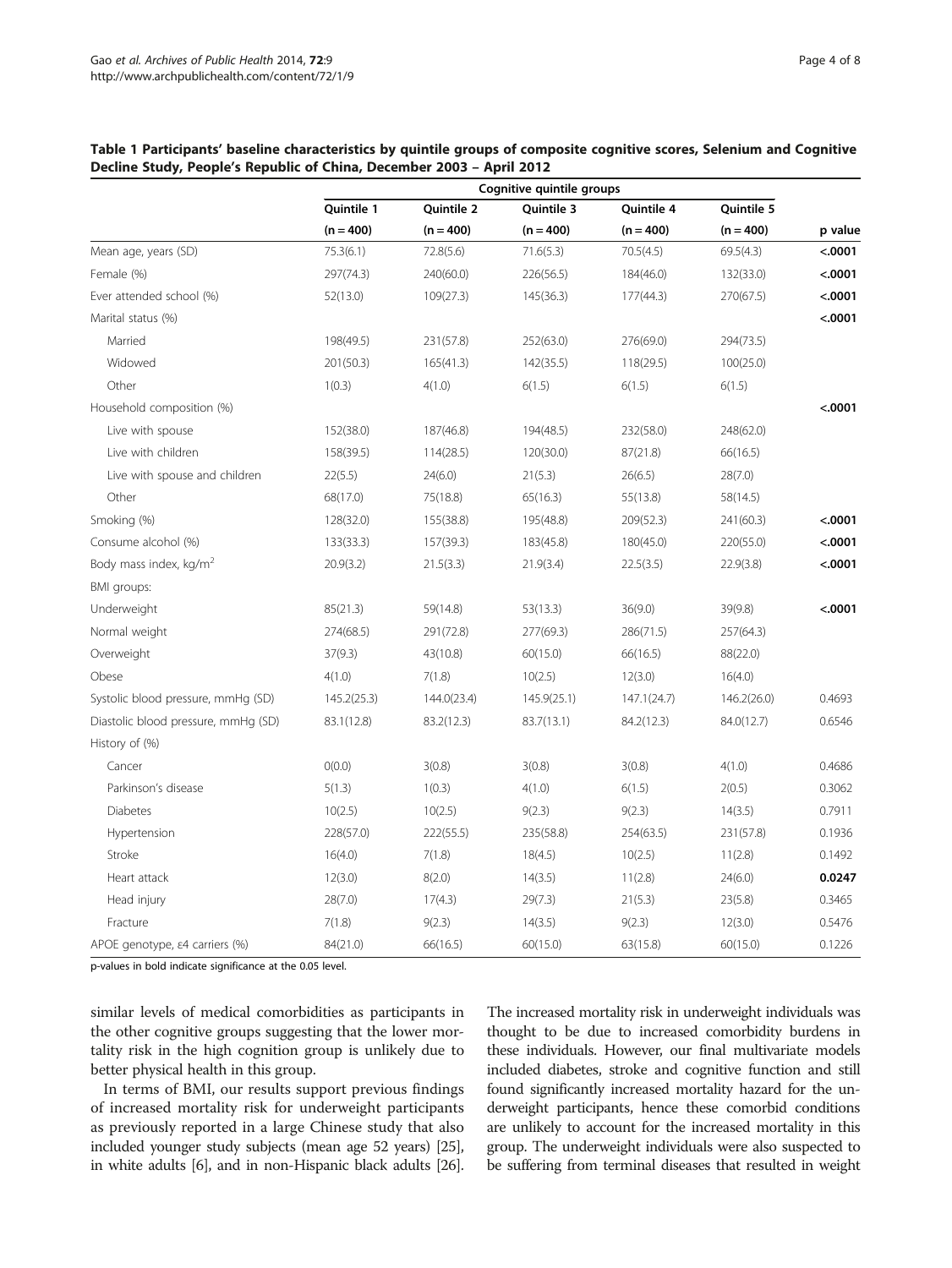<span id="page-4-0"></span>

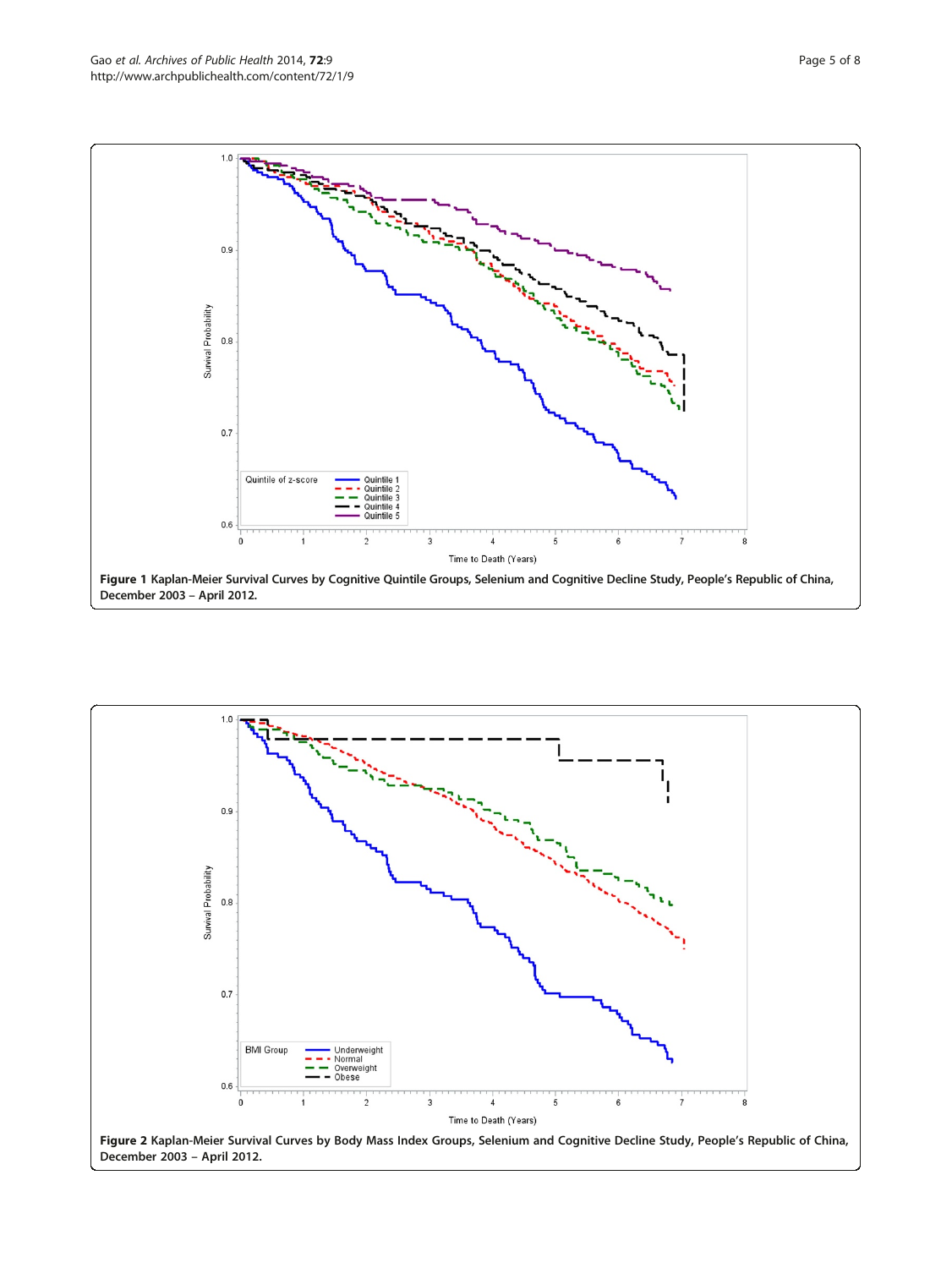| <b>Variables</b>    | Entire cohort ( $n = 2000$ ) |                   | Sub-sample $(n = 1948)^{*}$ |                   |
|---------------------|------------------------------|-------------------|-----------------------------|-------------------|
|                     | <b>Hazard ratio</b>          | 95% CI            | <b>Hazard ratio</b>         | 95% CI            |
| Age at Baseline     | 1.096                        | $(1.080 - 1.113)$ | 1.095                       | $(1.078 - 1.113)$ |
| Female              | 0.579                        | $(0.478 - 0.701)$ | 0.542                       | $(0.442 - 0.664)$ |
| BMI:                |                              |                   |                             |                   |
| Underweight         | 1.639                        | $(1.301 - 2.064)$ | 1.504                       | $(1.170 - 1.933)$ |
| Overweight          | 1.092                        | $(0.818 - 1.457)$ | 1.047                       | $(0.770 - 1.424)$ |
| Obese               | 0.392                        | $(0.146 - 1.055)$ | 0.314                       | $(0.100 - 0.984)$ |
| Normal weight       | 1.000                        | Reference         | 1.000                       | Reference         |
| <b>Diabetes</b>     | 2.235                        | $(1.390 - 3.595)$ | 2.303                       | $(1.391 - 3.814)$ |
| Stroke              | 1.777                        | $(1.142 - 2.765)$ | 1.954                       | $(1.241 - 3.077)$ |
| Cognitive quintiles |                              |                   |                             |                   |
| 1st Quintile        | 1.475                        | $(1.130 - 1.926)$ | 1.165                       | $(0.878 - 1.545)$ |
| 2nd Quintile        | 1.241                        | $(0.936 - 1.645)$ | 0.791                       | $(0.588 - 1.064)$ |
| 3rd Quintile        | 1.000                        | Reference         | 1.000                       | Reference         |
| 4th Quintile        | 1.074                        | $(0.803 - 1.439)$ | 0.851                       | $(0.628 - 1.154)$ |
| 5th Quintile        | 0.686                        | $(0.493 - 0.955)$ | 0.537                       | $(0.380 - 0.759)$ |

<span id="page-5-0"></span>Table 2 Results of Multivariate Cox's Proportional Hazard Model, Selenium and Cognitive Decline Study, People's Republic of China, December 2003 – April 2012

\* Excluding individuals who died within one year of baseline evaluation.

loss. However, when we tested this hypothesis by excluding individuals who died within one year of baseline evaluation, we still observed an increased mortality risk in the underweight individuals. In fact, the survival plot in Figure [2](#page-4-0) seems to suggest a steady rate of death in the underweight group across the seven years of follow-up.

While our analyses lend support to a protective effect of cognitive reserve, our results are inconclusive on the effect of a physiologic reserve. Unlike previous studies [[6,25,26\]](#page-6-0), we did not find an increased mortality risk for those overweight or obese. We also did not find lower mortality among those overweight and obese participants as reported in other studies [[7\]](#page-6-0). Since this cohort has few participants with BMI in the obese range, we anticipated insufficient power to examine the risk associated with obesity. Nevertheless, the survival plot in Figure [2](#page-4-0) and the hazard ratio estimate for the overweight group suggest that there are little differences in mortality risk between the overweight and normal weight participants. Thus for physiologic reserves defined by BMI, our results support the maintenance of normal weight in the elderly, but offer no evidence of additional protection from BMI higher than normal weight on mortality risk.

Other predictors that have been consistently shown to be risk factors for mortality include older age, male gender, history of diabetes and cardiovascular diseases [\[27](#page-6-0)]. Interestingly, in our cohort education was not associated with mortality after adjusting for cognitive function, although the majority of our cohort has little or no education (62%). The low variation in education levels among our participants may explain the lack of association between education and mortality. Alternatively, the effect of education may be attenuated in the presence of cognitive function in the survival models.

Results on the relationship between APOE ε4 genotype and mortality risk have not been consistent as some studies found increased mortality risk in APOEε4 carriers [[28,29\]](#page-6-0) while others reported no relationship [\[30,31\]](#page-7-0). The discrepancy in results was sometimes attributed to whether cognitive status was adjusted in the models or to low ε4 allele frequencies in the population studied [[27](#page-6-0)]. In our cohort, APOEε4 was not a significant predictor of mortality even without adjusting for cognitive function. However, this cohort does have low APOEε4 frequency (8.8%) [[13](#page-6-0)] which may account for the non-significant relationship between APOEε4 and mortality.

Our study has a number of strengths. The first is our large cohort size with relatively long follow-up. A comprehensive set of cognitive measures were used in our study ensuring robust results in grouping participants according to their composite cognitive scores. The cohort is also unique as few studies with cognitive and body composition measures have been conducted in rural elderly Chinese.

This study also has important limitations. Our analysis focused on all causes mortality as many of our participants died at home and accurate information on causes of death was not available. It is also possible that other predictors of mortality, especially socio-economic information other than education, were not included in our models.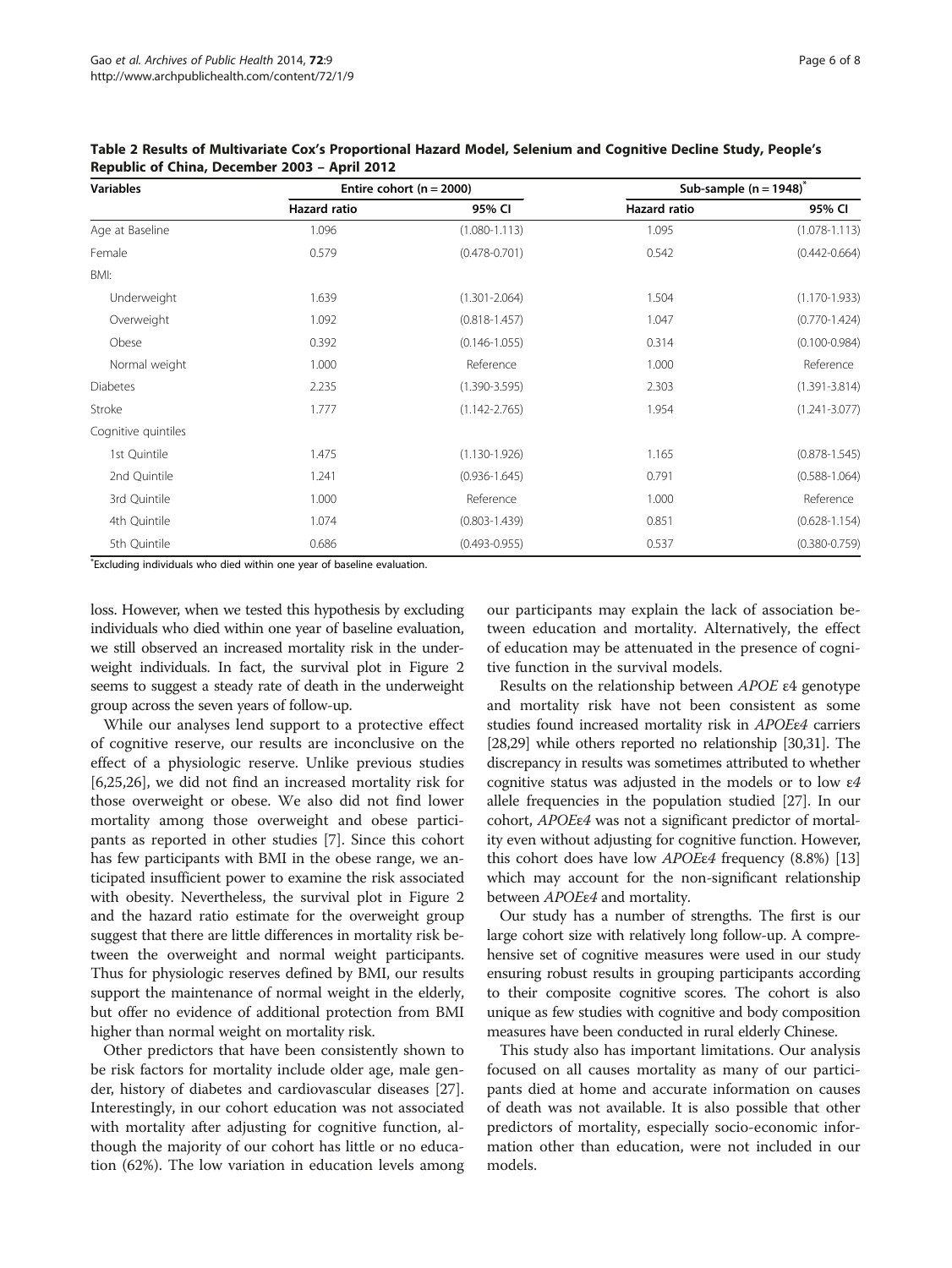#### <span id="page-6-0"></span>Conclusions

In summary, in this rural elderly Chinese cohort followed over seven years, baseline cognitive function and BMI were independent predictors of mortality risk. We found that underweight participants had increased mortality risk compared to participants with normal weights. In addition, we found that individuals with high cognition had decreased mortality risk. Our results suggest that maintaining adequate BMI may be a more important priority in reducing mortality risk in the elderly population than implementing weight loss programs. Our results also indicate that increasing cognitive reserves through education and improved literacy to maintaining high cognitive function in late life is important in reducing mortality risk.

#### Competing interests

The authors declare that they have no competing interests.

#### Authors' contributions

SG, YJ, FWU, HCH participated in the design of the study. YJ, YC, LS, FM, CC, JL, AMH, JRM, JB and PL supervised the data collection. SG and CW performed the statistical analysis and drafted the manuscript. All authors read and approved the final manuscript.

#### Acknowledgement

This research was supported by grants from the National Institutes of Health: R01 AG019181 and P30 AG10133.

#### Author details

<sup>1</sup>Department of Biostatistics, Indiana University School of Medicine, 410 West 10th Street, #3000, Indianapolis IN 46202-2872, Indiana. <sup>2</sup>Department of Psychiatry, Indiana University School of Medicine, Indianapolis, Indiana. <sup>3</sup>Department of Neurology, Indiana University School of Medicine, Indianapolis, Indiana. <sup>4</sup>Department of Pathology and Laboratory Medicine, Indiana University School of Medicine, Indianapolis, Indiana. <sup>5</sup>Indiana University Center for Aging Research, Indianapolis, Indiana. <sup>6</sup>Regenstrief Institute, Inc, Indianapolis, Indiana. <sup>7</sup>Eli Lilly and Company, Indianapolis, Indiana. <sup>8</sup>Institute for Environmental Health and Related Product Safety, Chinese Center for Disease Control and Prevention, Beijing, China. <sup>9</sup>Shandong Institute for Prevention and Treatment of Endemic Disease in China, Jinan, China. 10Sichuan Provincial Center for Disease Control and Prevention in China, Chengdu, China.

#### Received: 10 September 2013 Accepted: 10 December 2013 Published: 26 March 2014

#### References

- Todd S, Barr S, Roberts M, Passmore AP: Survival in dementia and predictors of mortality: a review. Int J Geriatr Psychiatry 2013, 28(11):1109–1124.
- Sachs GA, Carter R, Holtz LR, Smith F, Stump TE, Tu W, Callahan CM: Cognitive impairment: an independent predictor of excess mortality: a cohort study. Ann Intern Med 2011, 155:300–308.
- Stump TE, Callahan CM, Hendrie HC: Cognitive impairment and mortality in older primary care patients. J Am Geriatr Soc 2001, 49:934–940.
- 4. Katzman R: Education and the prevalence of dementia and Alzheimer's disease. Neurology 1993, 43:13–20.
- 5. McGee DL, Diverse Populations C: Body mass index and mortality: a meta-analysis based on person-level data from twenty-six observational studies. Ann Epidemiol 2005, 15:87–97.
- 6. Berrington de Gonzalez A, Hartge P, Cerhan JR, Flint AJ, Hannan L, MacInnis RJ, Moore SC, Tobias GS, Anton-Culver H, Freeman LB, et al: Body-mass index and mortality among 1.46 million white adults. N Engl J Med 2010, 363:2211–2219.
- 7. Flegal KM, Kit BK, Orpana H, Graubard BI: Association of all-cause mortality with overweight and obesity using standard body mass index categories: a systematic review and meta-analysis. JAMA 2013, 309:71–82.
- 8. Cohen SS, Signorello LB, Cope EL, McLaughlin JK, Hargreaves MK, Zheng W, Blot WJ: Obesity and all-cause mortality among black adults and white adults. Am J Epidemiol 2012, 176:431–442.
- 9. Hughes V: The big fat truth. Nature 2013, 497:428-430.
- 10. Manson JE, Stampfer MJ, Hennekens CH, Willett WC: Body weight and longevity. A reassessment. JAMA 1987, 257:353–358.
- 11. Emsley CL, Gao S, Hall KS, Hendrie HC: Estimating odds ratios adjusting for misclassification in Alzheimer's disease risk factor assessment. Stat Med 2000, 19:1523–1530.
- 12. Zhang ZX, Zahner GE, Roman GC, Liu J, Hong Z, Qu QM, Liu XH, Zhang XJ, Zhou B, Wu CB, et al: Dementia subtypes in China: prevalence in Beijing, Xian, Shanghai, and Chengdu. Arch Neurol 2005, 62:447–453.
- 13. Gao S, Jin Y, Hall KS, Liang C, Unverzagt FW, Ji R, Murrell JR, Cao J, Shen J, Ma F, et al: Selenium level and cognitive function in rural elderly Chinese. Am J Epidemiol 2007, 165:955–965.
- 14. Morris JC, Heyman A, Mohs RC, Hughes JP, van Belle G, Fillenbaum G, Mellits ED, Clark C: The Consortium to Establish a Registry for Alzheimer's Disease (CERAD). Part I. Clinical and neuropsychological assessment of Alzheimer's disease. Neurology 1989, 39:1159–1165.
- 15. Isaacs B, Akhtar AJ: The set test: a rapid test of mental function in old people. Age Ageing 1972, 1:222–226.
- 16. Hall KS, Ogunniyi AO, Hendrie HC, Osuntokun BO, Hui SL, Musick BS, Rodenberg CA, Unverzagt FW, Guerje O, Baiyewu OA: A cross-cultural community based study of dementias: methods and performance of the survey instrument: Indianapolis, U.S.A. and Ibadan, Nigeria. Int J Methods Psychiatr Res 1996, 6:129–142.
- 17. Yang M, Hendrie HC, Hall KS, Oluwole OS, Hodes ME, Sahota A: Improved procedure for eluting DNA from dried blood spots. Clin Chem 1996, 42:1115–1116.
- 18. Hixson JE, Vernier DT: Restriction isotyping of human apolipoprotein E by gene amplification and cleavage with Hhal. J Lipid Res 1990, 31:545–548.
- 19. Obesity: preventing and managing the global epidemic: report of a WHO consultation. In Book Obesity: preventing and managing the global epidemic: report of a WHO consultation. City; 2000:1–253. [http://libdoc.who.](http://libdoc.who.int/trs/WHO_TRS_894.pdf) [int/trs/WHO\\_TRS\\_894.pdf](http://libdoc.who.int/trs/WHO_TRS_894.pdf).
- 20. Prince M, Acosta D, Ferri CP, Guerra M, Huang Y, Llibre Rodriguez JJ, Salas A, Sosa AL, Williams JD, Dewey ME, et al: Dementia incidence and mortality in middle-income countries, and associations with indicators of cognitive reserve: a 10/66 Dementia Research Group population-based cohort study. Lancet 2012, 380:50–58.
- 21. Guehne U, Angermeyer MC, Riedel-Heller S: Is mortality increased in mildly cognitively impaired individuals? A systematic literature review. Dement Geriatr Cogn Disord 2006, 21:403–410.
- 22. Dewey ME, Saz P: Dementia, cognitive impairment and mortality in persons aged 65 and over living in the community: a systematic review of the literature. Int J Geriatr Psychiatry 2001, 16:751-761.
- 23. Park MH, Kwon DY, Jung JM, Han C, Jo I, Jo SA: Mini-Mental Status Examination as predictors of mortality in the elderly. Acta Psychiatr Scand 2013, 127:298–304.
- 24. Langa KM, Larson EB, Karlawish JH, Cutler DM, Kabeto MU, Kim SY, Rosen AB: Trends in the prevalence and mortality of cognitive impairment in the United States: is there evidence of a compression of cognitive morbidity? Alzheimers Dement 2008, 4:134–144.
- 25. Chen Z, Yang G, Offer A, Zhou M, Smith M, Peto R, Ge H, Yang L, Whitlock G: Body mass index and mortality in China: a 15-year prospective study of 220 000 men. Int J Epidemiol 2012, 41:472–481.
- 26. Park Y, Hartge P, Moore SC, Kitahara CM, Hollenbeck AR, Berrington de Gonzalez A: Body mass index and mortality in non-Hispanic black adults in the NIH-AARP Diet and Health Study. PLoS One 2012, 7:e50091.
- 27. Gustafson DR, Mazzuco S, Ongaro F, Antuono P, Forloni G, Albani D, Gajo GB, Durante E, Caberlotto L, Zanardo A, et al: **Body mass index, cognition,** disability, APOE genotype, and mortality: the "Treviso Longeva" Study. Am J Geriatr Psychiatry 2012, 20:594–602.
- 28. Little DM, Crooks VC, Petitti DB, Chiu V, Schellenberg GD, Slezak JM, Jacobsen SJ: Mortality, dementia, and apolipoprotein E genotype in elderly white women in the United States. J Am Geriatr Soc 2009, 57:231–236.
- 29. Tilvis RS, Strandberg TE, Juva K: Apolipoprotein E phenotypes, dementia and mortality in a prospective population sample. J Am Geriatr Soc 1998, 46:712–715.